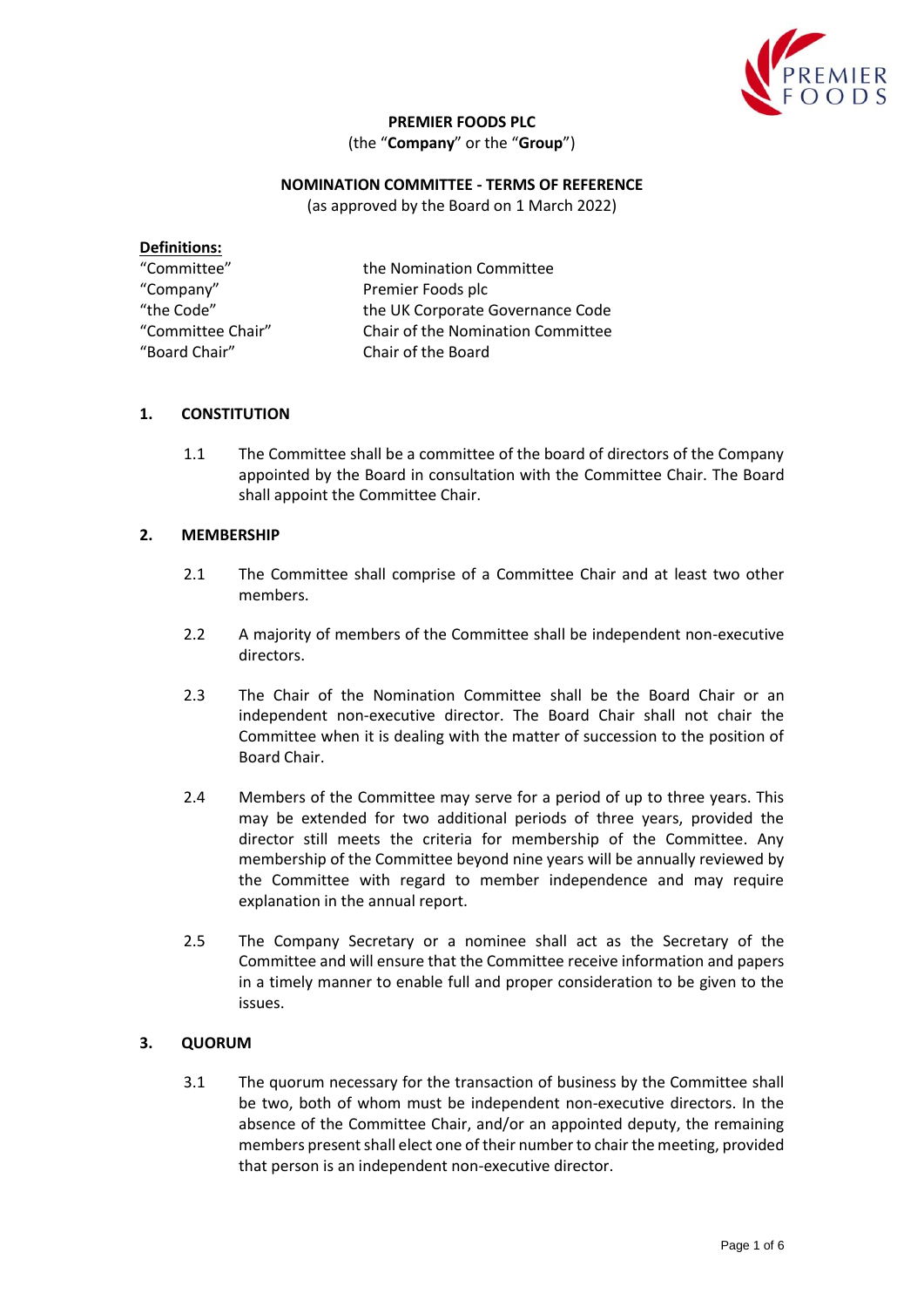#### **4. MEETINGS**

- 4.1 The Committee shall meet as appropriate, and normally not less than twice a year.
- 4.2 Only members of the Committee have the right to attend Committee meetings. However, other individuals, such as the Chief Executive Officer, the Group HR director and external advisers may be invited to attend as and when appropriate.
- 4.3 A meeting of the Committee may be called by the Secretary at the request of any member of the Committee.
- 4.4 Unless otherwise agreed, meetings of the Committee shall be called by providing five working days' notice. Notice will be given to all members and attendees, and will confirm the venue, time and date of the proposed meeting and provide the agenda and supporting papers.
- 4.5 Members may participate in a meeting by means of a conference telephone, video conferencing facility or other similar communicating equipment.
- 4.6 The Secretary shall minute the proceedings and resolutions of all meetings, including the names of those present and in attendance, as well as keeping appropriate records. Minutes of the meetings shall be made available to all members of the Committee and, once agreed, to all members of the Board, unless in the opinion of the Chairman it would be inappropriate to do so.
- 4.7 The Secretary shall ascertain, at the beginning of each meeting, the existence of any conflicts of interest and minute them accordingly.

### **5. ENGAGEMENT WITH SHAREHOLDERS**

5.1 The Committee Chair shall attend the Annual General Meeting and be prepared to respond to any shareholder questions on the Committee's activities. In addition, the Committee Chair should seek engagement with shareholders on significant matters related to the Committee's areas of responsibility.

### **6. TERMS OF REFERENCE**

In carrying out their responsibilities Committee members must act in accordance with the statement of Directors' Duties set out in sections 171-177 of the Companies Act 2006.

- 6.1 The duties of the Committee shall be to lead the process for Board appointments, and in particular:
	- 6.1.1 To identify and nominate for the approval of the Board, candidates to fill Board vacancies as and when they arise.
	- 6.1.2 To ensure that there is a formal, rigorous and transparent procedure for appointment of new directors to the Board and, in particular: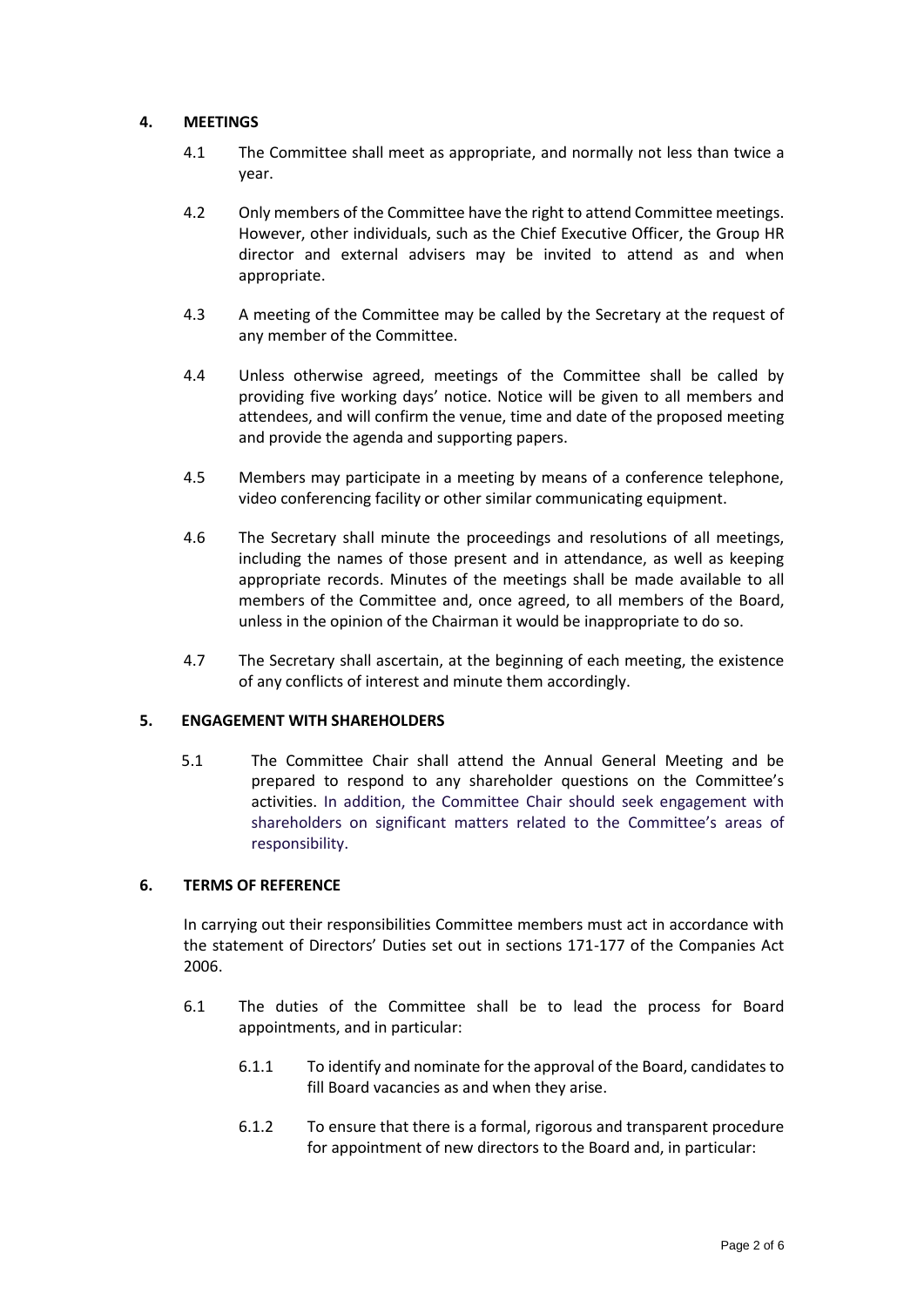- To consider candidates from a wide range of backgrounds;
- To use open advertising or the services of external advisers to facilitate the search; and
- To consider candidates on merit against objective criteria with due regard for the benefits of diversity on the Board, being mindful of how the interview process is conducted so that candidates with diverse backgrounds are not disadvantaged.
- 6.1.3 Before making an appointment, to evaluate the balance of skills, knowledge, experience and diversity on the Board as well as the future challenges affecting the business, taking care to build a proper assessment of values and expected behaviours into the recruitment process and, in the light of this evaluation, prepare a description of the role and capabilities required for a particular appointment.
- 6.1.4 To require directors to disclose significant commitments with an indication of time involved prior to their appointment, take care that appointees have enough time available to devote to the position and, at its discretion, set limits to the number and scale of other appointments it considers the Board Chair and other non-executives may take on, without compromising their effectiveness.
- 6.1.5 Prior to the appointment of a director, to require the proposed appointee to disclose any other business interests that may result in a conflict of interest and to report any future business interests that could result in a conflict.
- 6.1.6 To review annually the time required from a non-executive director. The annual performance evaluation will be used to assess whether the non-executive director is spending enough time to fulfil their duties.
- 6.1.7 To ensure that plans are in place for orderly succession to board and senior management positions, and oversee the development of a diverse pipeline for succession, taking into account the challenges and opportunities facing the Company and what skills and expertise are therefore needed on the Board in the future, and ,in conjunction with human resources, to take an active role in setting and meeting diversity objectives and strategies for the Company as a whole and in monitoring the impact of diversity initiatives. When considering which aspects of diversity are important in the context of the business and its needs, the Committee shall take into account input from shareholders.
- 6.1.8 To regularly review the structure, size and composition (including the skills, knowledge, experience and diversity) of the Board and its committees and make recommendations to the Board with regard to any changes.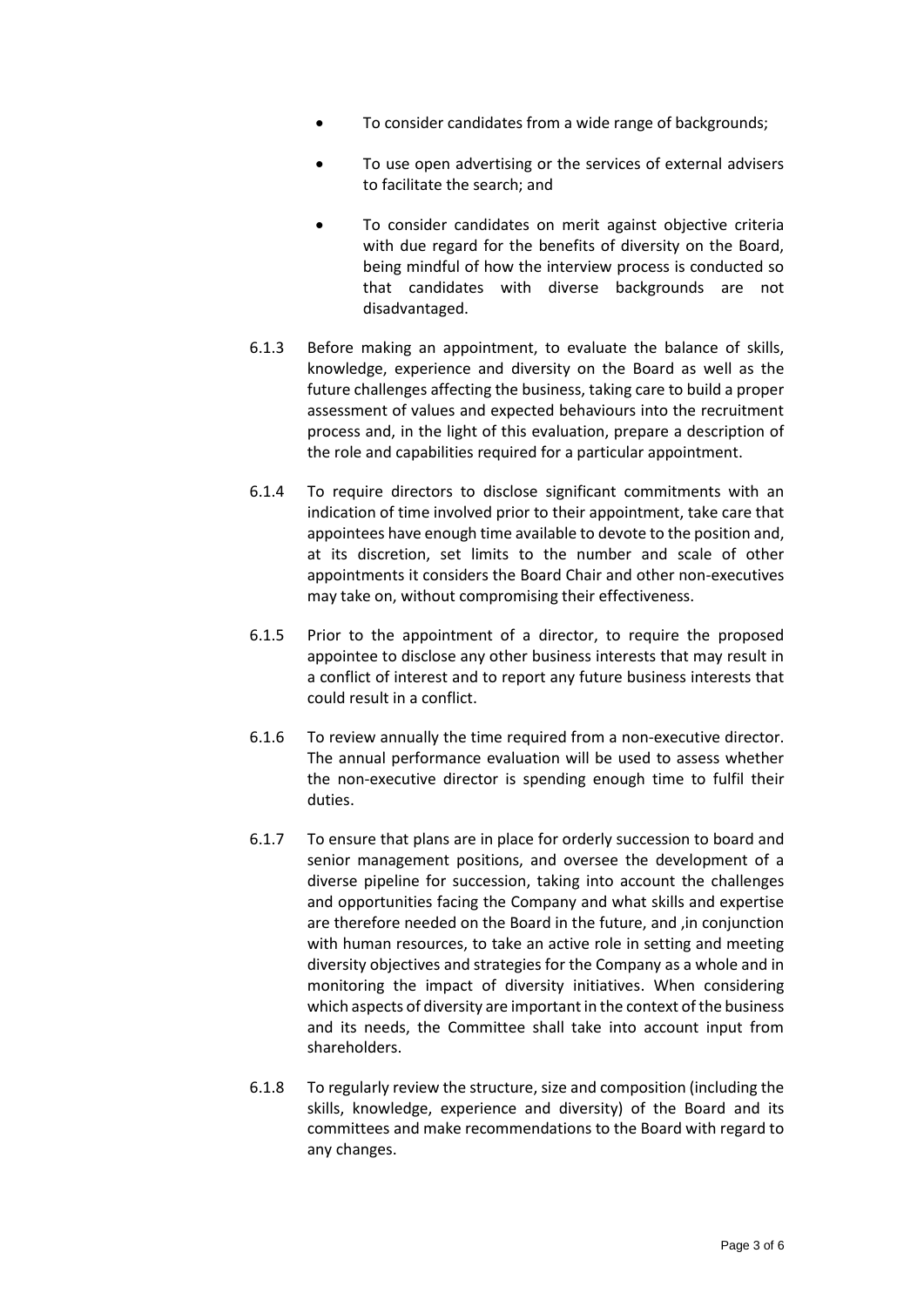- 6.1.9 To keep under review the leadership needs of the Company, both executive and non-executive, with a view to ensuring the continued ability of the organisation to compete effectively in the marketplace.
- 6.1.10 To keep up to date and fully informed about strategic issues and commercial changes affecting the Company and the market in which it operates.
- 6.1.11 To review the results of the Board performance evaluation process that relate to the composition of the Board.
- 6.1.12 To ensure that on appointment to the Board, non-executive directors receive a formal letter of appointment setting out clearly what is expected of them in terms of time commitment, Committee service and involvement outside Board meetings and to include an indication of the possibility of additional commitment when the Company is undergoing a period of particularly increased activity. Significant commitments of non-executive directors should be disclosed to the Board prior to appointment.
- 6.1.13 Annually review the Group's Talent Management programme.
- 6.2 The Committee will, where appropriate, make recommendations to the Board concerning:
	- 6.2.1 Any changes needed to the succession planning process if its periodic assessment indicates the desired outcomes have not been achieved.
	- 6.2.2 The re-appointment of any non-executive director at the conclusion of their specified term of office, having given due regard to their performance and ability to continue to contribute to the Board in the light of knowledge, skills and experience required.
	- 6.2.3 As regards suitable candidates for new directors and the role of Senior Independent Director, and succession for existing directors.
	- 6.2.4 The re-election by shareholders of any director under the provisions of the Code, or the retirement by rotation provisions in the Company's articles of association, having due regard to their performance and ability to continue to contribute to the board in the light of the knowledge, skills and experience required; and the need for progressive refreshing of the board (particularly in relation to directors being re-elected for a term beyond six years).
	- 6.2.5 Membership of the Audit and Remuneration Committees, and any other board committees as appropriate, in consultation with the Chairs of those committees.
	- 6.2.6 Any matters relating to the continuation in office of any director at any time including the suspension or termination of service of an executive director as an employee of the Company subject to the provisions of the law and their service contract.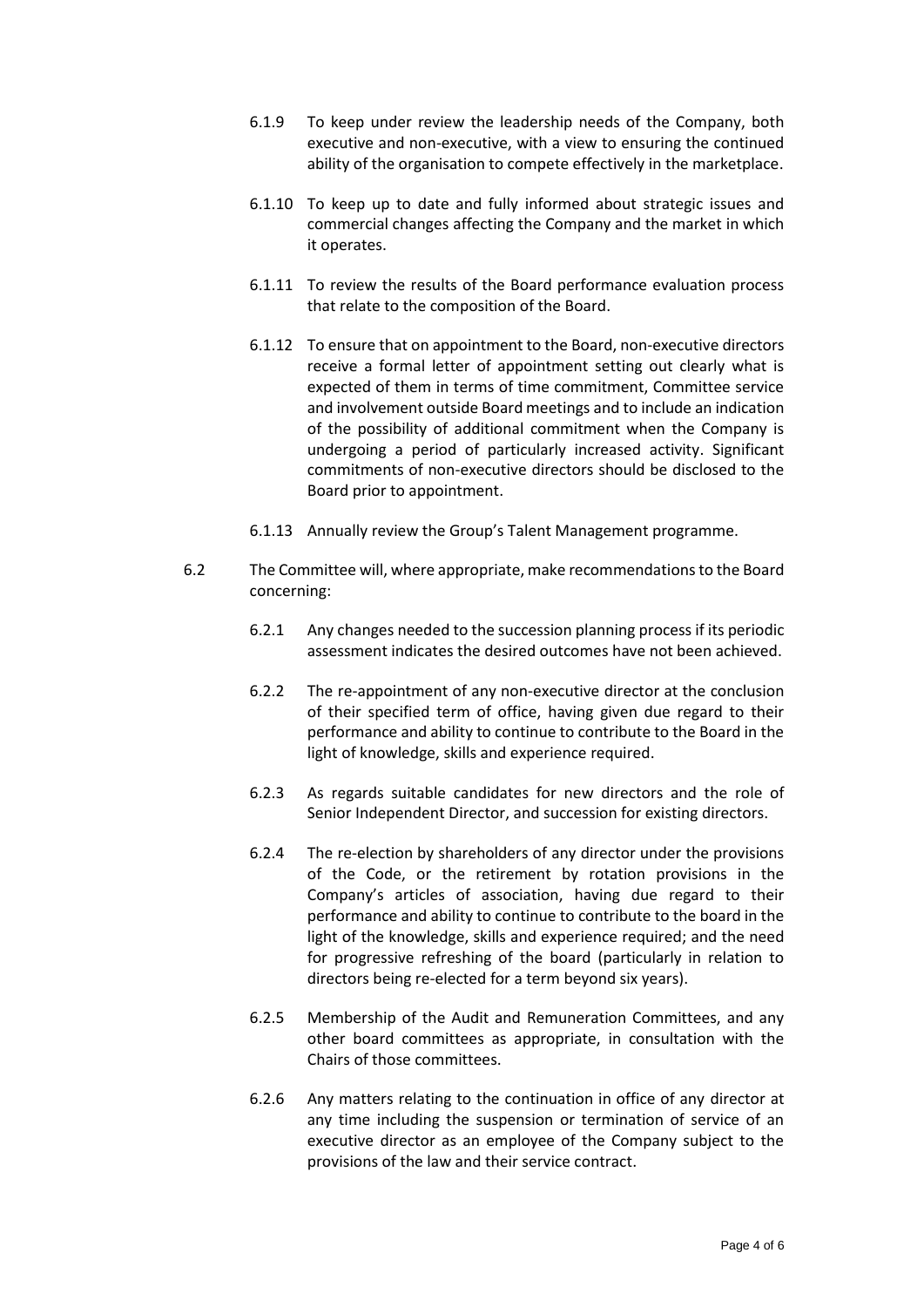6.2.7 The appointment of any director to executive or other office.

# **7. REPORTING RESPONSIBLITIES**

- 7.1 The Committee Chair shall report formally to the Board on its proceedings after each meeting on the nature and content of its discussion, recommendations and actions to be taken.
- 7.2 The Committee shall make whatever recommendations to the Board it deems appropriate on any area within its remit where action or improvement is needed.
- 7.3 The Committee shall produce a report to be included in the Company's annual report about its activities, including:
	- 7.3.1 The process used to make appointments, its approach to succession planning and how both support the development of a diverse pipeline.
	- 7.3.2 How the board evaluation has been conducted, the nature and extent of an external evaluator's contact with the board and individual directors, the outcomes and actions taken, and how it has or will influence board composition.
	- 7.3.3 The policy on diversity and inclusion, its objectives and linkage to company strategy, how it has been implemented and progress on achieving the objectives.
	- 7.3.4 The gender balance of those in the Executive Leadership Team and their direct reports.
- 7.4 If an external search agency has been engaged, it should be identified in the annual report alongside a statement about any other connection it has with the Company or individual directors.

### **8 OTHER MATTERS**

The Committee shall:

- 8.1 Have access to sufficient resources in order to carry out its duties, including access to the company secretariat for assistance as required.
- 8.2 Be provided with appropriate and timely training, both in the form of an induction programme for new members and on an ongoing basis for all members.
- 8.3 Give due consideration to laws and regulations, the provisions of the Code and the requirements of the UK Listing Authority's Listing, Prospectus and Disclosure and Transparency Rules and any other applicable rules, as appropriate.